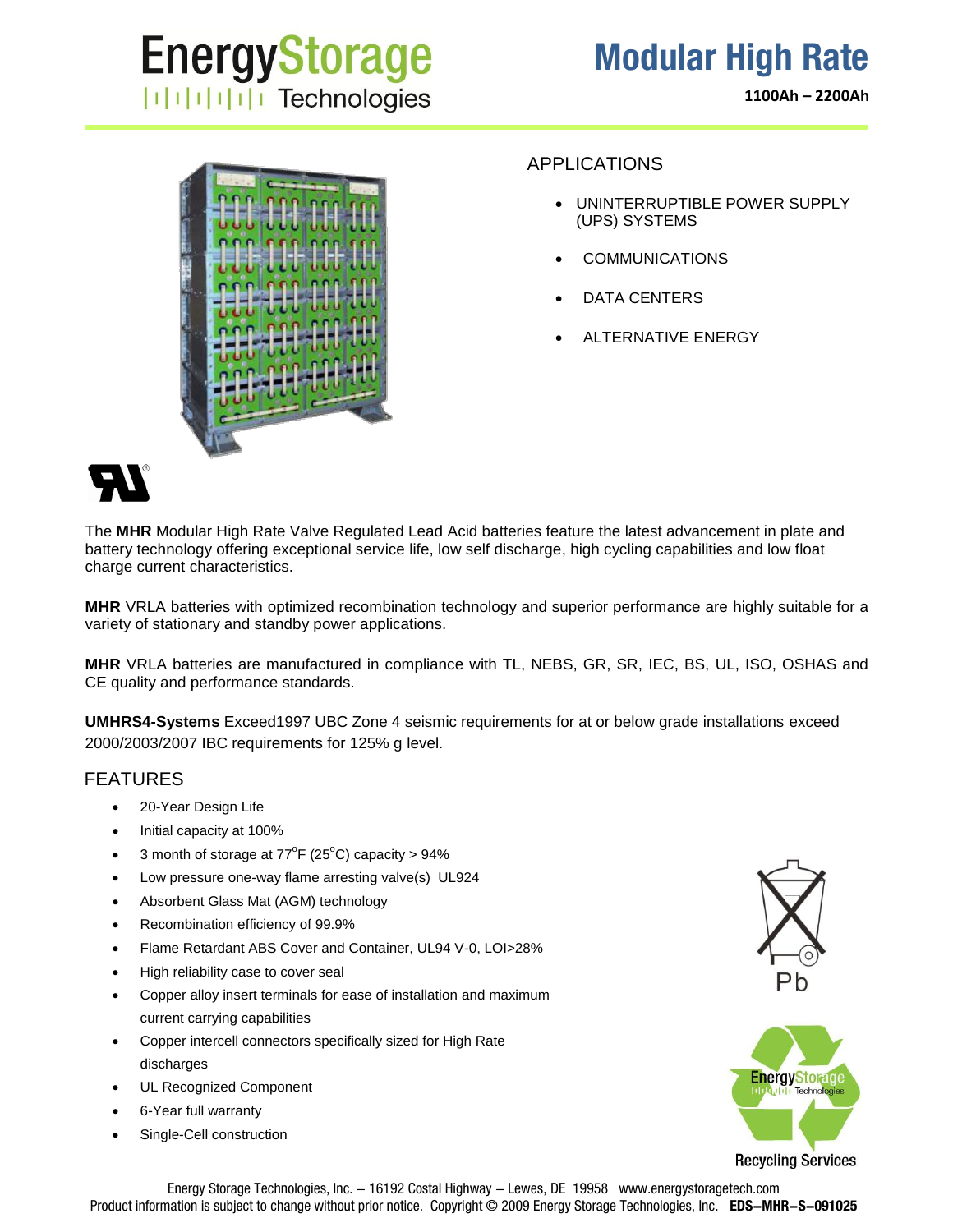# **EnergyStorage ITITITITI** Technologies

**1100Ah – 2200Ah**

## INDUSTRY COMPLIANCE

- NEBS Version 4, Level 3, EUROBAT Guide, BS6290 Part 4, IEC 60896-21/-22
- Telcordia GR-1089-CORE Issue 4, GR-63-CORE Issue 4, SR-4228, GR-1200-CORE Issue 1
- UL Recognized Component 924 & UL Certified Vertical Flame Test Rating 94V-0
- ISO9001:2000 ISO14001

### SEISMIC

- Exceeds 1997 UBC Zone 4 seismic requirements for at or below grade installations
- Exceeds 2007 IBC requirements for 125% g level

### **TRANSPORTATION**

 Classified as Nonspillable UN 2800 and meet the Nonspillable criteria listed in DOT-CFR Title 49, 171-189 (d) (3) (i) and (ii) and exempt from CFR 49, Subchapter C requirements

### SPECIFICATIONS

| <b>Float Charging Voltage</b>                                            | Equalize / Cycle or<br>Freshening at Installation Charging Voltage                     |  |  |  |  |  |  |
|--------------------------------------------------------------------------|----------------------------------------------------------------------------------------|--|--|--|--|--|--|
| 2.25Vpc to 2.27Vpc @ 77°F (25°C)                                         | 2.35Vpc to 2.40Vpc @ 77°F (25°C)                                                       |  |  |  |  |  |  |
|                                                                          | See Operations and Maintenance Manual for specific guidelines and recharge times       |  |  |  |  |  |  |
|                                                                          |                                                                                        |  |  |  |  |  |  |
|                                                                          | -2 mV/cell/°F > 77°F (-3.6 mV/cell /°C > 25°C)                                         |  |  |  |  |  |  |
| <b>Charging Temperature Compensation</b>                                 | +2 mV/cell/°F < 77°F (+3.6 mV/cell/°C < 25°C)                                          |  |  |  |  |  |  |
|                                                                          |                                                                                        |  |  |  |  |  |  |
| Maximum AC Ripple (Charger)                                              | <b>Maximum Charge Current</b>                                                          |  |  |  |  |  |  |
| 0.5% RMS, 1.5% peak-to-peak for float charge<br>voltage for best results | $C_5$ Rate Amps (5 hour rate $@$ 1.75vpc)                                              |  |  |  |  |  |  |
|                                                                          |                                                                                        |  |  |  |  |  |  |
| Electrolyte                                                              | Self Discharge Rate                                                                    |  |  |  |  |  |  |
| Absorbed 1.300 s.g. $H2SO4$                                              | <2% per month at $77^{\circ}F$ (25°C)                                                  |  |  |  |  |  |  |
|                                                                          |                                                                                        |  |  |  |  |  |  |
| <b>Relief Valve</b>                                                      | Self Resealing; Operates at 2 to 3 psi and is complete<br>with integral flame arrestor |  |  |  |  |  |  |
|                                                                          |                                                                                        |  |  |  |  |  |  |
| <b>Terminal Type</b>                                                     | Torque / Retorque                                                                      |  |  |  |  |  |  |
| M8-F (Female)                                                            | 110 in-lbs (12.5 Nm) / 90 in-lbs (10 Nm)                                               |  |  |  |  |  |  |
|                                                                          |                                                                                        |  |  |  |  |  |  |
|                                                                          | <b>Operating Temperature Range</b>                                                     |  |  |  |  |  |  |
| <b>Nominal</b>                                                           | Diecharge                                                                              |  |  |  |  |  |  |

|                                          | Operating Temperature Range                                             |
|------------------------------------------|-------------------------------------------------------------------------|
| <b>Nominal</b>                           | <b>Discharge</b>                                                        |
| +74°F (24°C) to 80°F (27°C)              | -40°F (-40°C) to +140°F (60°C)                                          |
| Charge                                   | <b>Storage Temperature Range</b>                                        |
| $-20^{\circ}$ F (-28°C) to +122°F (50°C) | $-4^{\circ}$ F (-20 $^{\circ}$ C) to $+104^{\circ}$ F (40 $^{\circ}$ C) |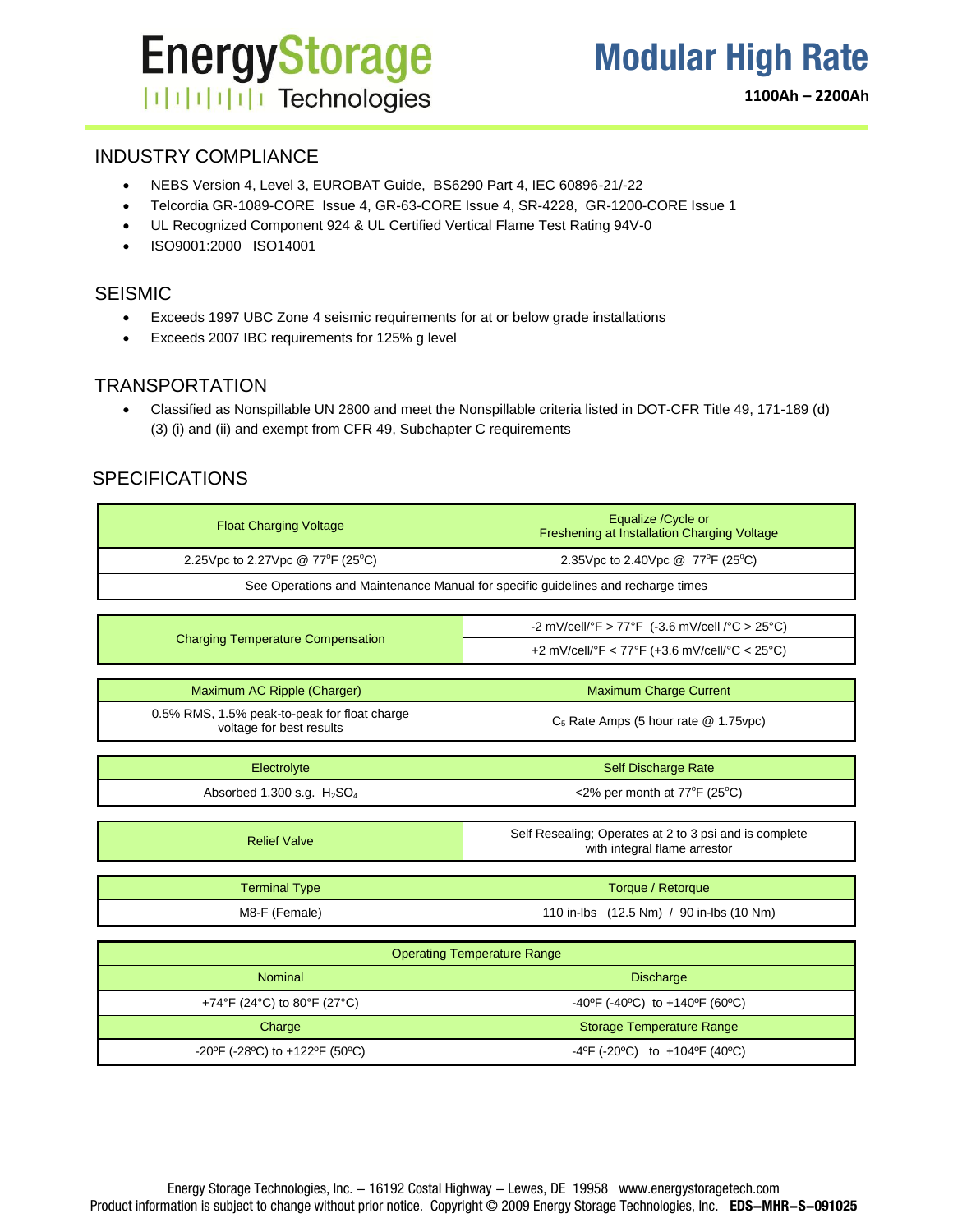# **EnergyStorage** | | | | | | | | | | Technologies

# **Modular High Rate**

**1100Ah – 2200Ah**

## CELL SPECIFICATIONS - DIMENSIONS

|                | kWB 15              | Ah $@$                  |     | Width |      | Depth |      | Height |      | <b>Total Height</b> |     | Weight | Terminal |       |
|----------------|---------------------|-------------------------|-----|-------|------|-------|------|--------|------|---------------------|-----|--------|----------|-------|
| <b>Model</b>   | $min$ $@$<br>.67vpc | 20hr<br>rate to<br>1.75 | in  | mm    | in   | mm    | in   | mm     | in   | mm                  | kg  | lbs.   | Term.    | Posts |
| <b>MHR1100</b> | .98                 | 1130                    | 9.1 | 229   | 7.4  | 186   | 21.9 | 555    | 22.3 | 566                 | 62  | 137    | M8-F     | 4     |
| MHR1350        | 2.37                | 1356                    | 9.1 | 229   | 9.5  | 241   | 21.9 | 555    | 22.3 | 566                 | 75  | 165    | M8-F     | 4     |
| <b>MHR1680</b> | 2.97                | 1694                    | 9.1 | 229   | 10.5 | 266   | 21.9 | 555    | 22.3 | 566                 | 94  | 207    | M8-F     | 6     |
| MHR1800        | 3.17                | 1807                    | 9.1 | 229   | 11.5 | 291   | 23.7 | 600    | 24.1 | 612                 | 110 | 242    | M8-F     | 6     |
| MHR2200        | 3.96                | 2258                    | 9.1 | 233   | 13.8 | 349   | 21.9 | 555    | 22.3 | 566                 | 125 | 275    | M8-F     | 8     |



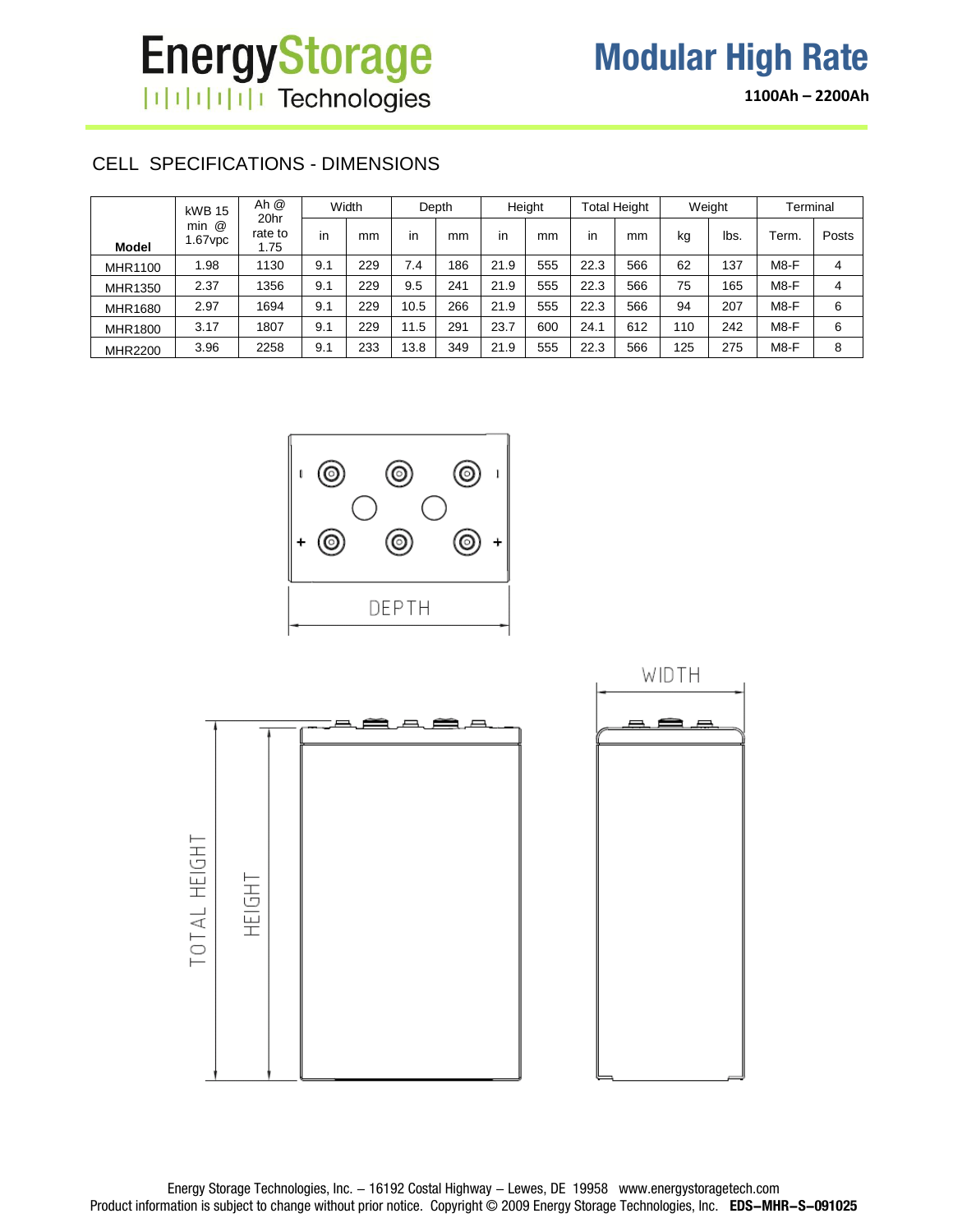## SYSTEM CONFIGURATIONS – DIMENSIONS



|                    | kWB @             |       | Width |      | Height | Depth |     | Depth w/ Guard |     |       | Weight |
|--------------------|-------------------|-------|-------|------|--------|-------|-----|----------------|-----|-------|--------|
| <b>120V</b>        | 15 min to<br>1.67 | in    | mm    | in   | mm     | in    | mm  | in             | mm  | kg    | lbs.   |
| UMHRS-1100-60-56-2 | 67                | 84.3  | 2.140 | 67.2 | 1.705  | 21.5  | 544 | 24.6           | 624 | 4.595 | 10,109 |
| UMHRS-1100-60-45-3 | 67                | 103.5 | 2.628 | 56.7 | 1.439  | 21.5  | 544 | 24.6           | 624 | 4.636 | 10,199 |
| UMHRS-1350-60-26-5 | 80                | 117.9 | 2.993 | 67.2 | 1.705  | 21.5  | 544 | 24.6           | 624 | 5.725 | 12,595 |
| UMHRS-1680-60-26-5 | 100               | 127.4 | 3.235 | 67.2 | 1.705  | 21.5  | 544 | 24.6           | 624 | 6,963 | 15,319 |
| UMHRS-1800-60-26-5 | 107               | 137.5 | 3,490 | 67.2 | 1.705  | 23.3  | 590 | 26.4           | 670 | 8,150 | 17,929 |
| UMHRS-2200-60-26-5 | 133               | 160.3 | 4,070 | 68.1 | 1.729  | 21.5  | 544 | 24.6           | 624 | 9,192 | 20,223 |
|                    |                   |       |       |      |        |       |     |                |     |       |        |

|                      | kWB @             |           | Width |      | Height      | Depth |     | Depth w/ Guard |     |        | Weight |
|----------------------|-------------------|-----------|-------|------|-------------|-------|-----|----------------|-----|--------|--------|
| <b>240V</b>          | 15 min to<br>1.67 | <i>in</i> | mm    | in   | mm          | in.   | mm  | <i>in</i>      | mm  | kg     | lbs.   |
| UMHRS-1100-120-46-5  | 133               | 172.5     | 4.380 | 66.4 | .685        | 21.5  | 544 | 24.6           | 624 | 9,231  | 20,308 |
| UMHRS-1100-120-35-8  | 133               | 214.9     | 5.456 | 55.9 | <b>419.</b> | 21.5  | 544 | 24.6           | 624 | 9,342  | 20,552 |
| UMHRS-1350-120-46-5  | 160               | 216.0     | 5,486 | 66.4 | .685        | 21.5  | 544 | 24.6           | 624 | 11,244 | 24,736 |
| UMHRS-1350-120-35-8  | 160               | 267.1     | 6,784 | 55.9 | 1.419       | 21.5  | 544 | 24.6           | 624 | 11,363 | 25,000 |
| UMHRS-1680-120-46-5  | 200               | 235.1     | 5.970 | 66.4 | .685        | 21.5  | 544 | 24.6           | 624 | 13,720 | 30,184 |
| UMHRS-1680-120-35-8  | 200               | 290.0     | 7.364 | 55.9 | <b>.419</b> | 21.5  | 544 | 24.6           | 624 | 13,846 | 30,461 |
| UMHRS-1680-120-26-10 | 200               | 254.8     | 6.470 | 66.4 | .685        | 21.5  | 544 | 24.6           | 624 | 13,926 | 30,638 |
| UMHRS-1800-120-35-8  | 213               | 314.1     | 7,976 | 55.9 | <b>419.</b> | 23.3  | 590 | 26.4           | 670 | 16,214 | 35,670 |
| UMHRS-2200-120-35-8  | 267               | 368.9     | 9,368 | 56.7 | ,439        | 21.5  | 544 | 24.6           | 624 | 16,522 | 36,350 |
| UMHRS-2200-120-26-10 | 267               | 320.5     | 8.140 | 67.3 | 1,709       | 21.5  | 544 | 24.6           | 624 | 18,384 | 40,445 |

|                      | kWB @             |       | Width |      | Height | Depth |     | Depth w/ Guard |     |        | Weight |
|----------------------|-------------------|-------|-------|------|--------|-------|-----|----------------|-----|--------|--------|
| <b>360V</b>          | 15 min to<br>1.67 | in    | mm    | in   | mm     | in    | mm  | in             | mm  | kg     | lbs.   |
| UMHRS-1100-180-36-10 | 200               | 268.6 | 6.820 | 66.4 | .685   | 21.5  | 544 | 24.6           | 624 | 13.949 | 30,688 |
| UMHRS-1100-180-45-9  | 200               | 310.4 | 7.884 | 55.9 | .419   | 21.5  | 544 | 24.6           | 624 | 13,907 | 30,595 |
| UMHRS-1350-180-36-10 | 240               | 333.9 | 8.479 | 66.4 | .685   | 21.5  | 544 | 24.6           | 624 | 16.966 | 37,326 |
| UMHRS-1680-180-36-10 | 300               | 362.5 | 9.205 | 66.4 | .685   | 21.5  | 544 | 24.6           | 624 | 20,683 | 45,503 |
| UMHRS-1800-180-36-10 | 320               | 392.6 | 9.970 | 66.4 | .685   | 23.3  | 590 | 26.4           | 670 | 24,220 | 53,284 |
| UMHRS-2000-180-36-10 | 400               | 392.6 | 9.970 | 66.4 | .685   | 23.3  | 590 | 26.4           | 670 | 24,220 | 53,284 |
| UMHRS-2200-180-36-10 | 400               | 461.1 | 1,710 | 67.3 | .709   | 21.5  | 544 | 24.6           | 624 | 25,884 | 56,945 |

**1100Ah – 2200Ah**

Energy Storage Technologies, Inc. - 16192 Costal Highway - Lewes, DE 19958 www.energystoragetech.com Product information is subject to change without prior notice. Copyright © 2009 Energy Storage Technologies, Inc. **EDS-MHR-S-091025**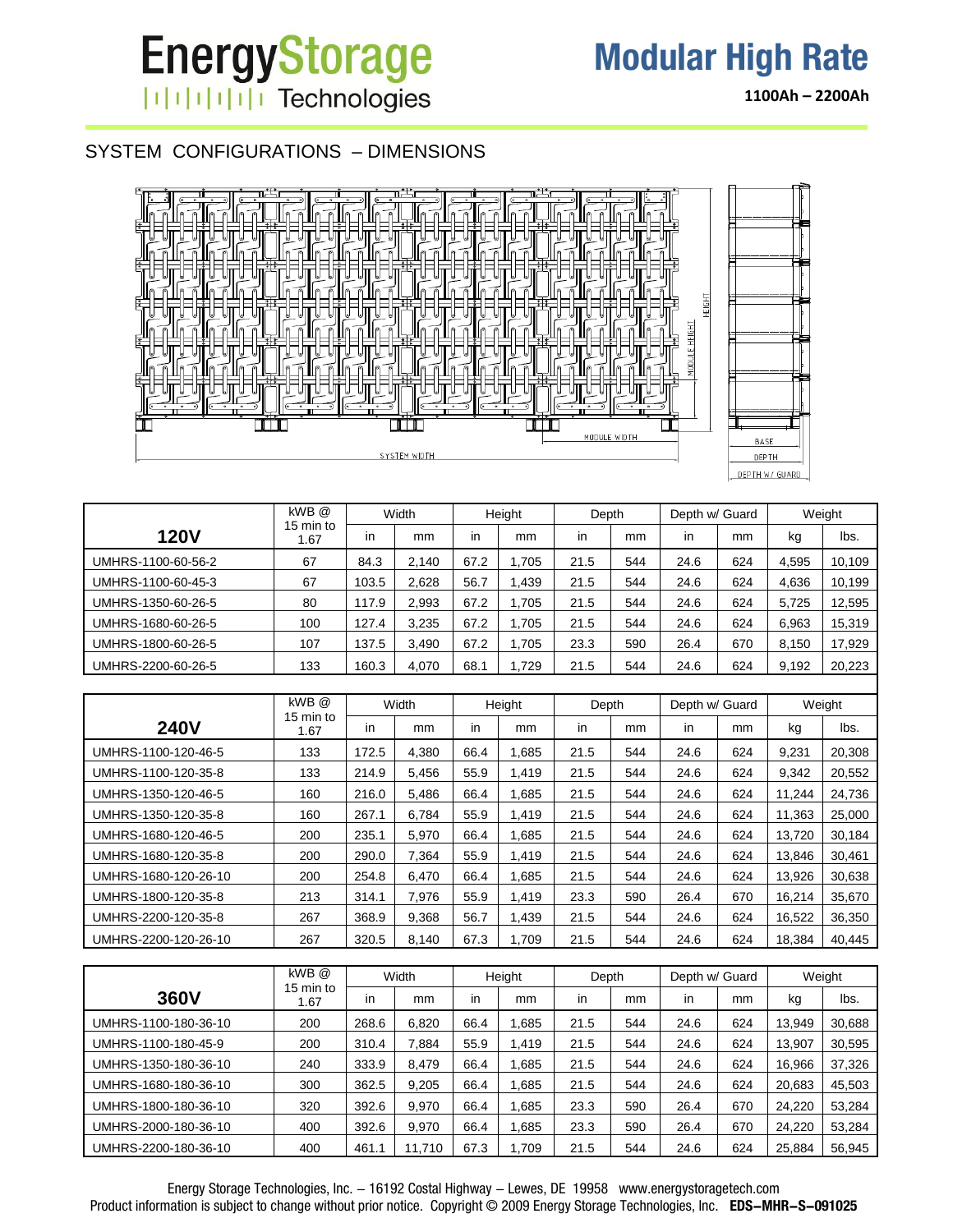# **EnergyStorage** | | | | | | | | | | Technologies

**1100Ah – 2200Ah**

|                      | kWB @             |           | Width  |      | Height | Depth |     | Depth w/ Guard |     |        | Weight |
|----------------------|-------------------|-----------|--------|------|--------|-------|-----|----------------|-----|--------|--------|
| 384V                 | 15 min to<br>1.67 | <i>in</i> | mm     | in   | mm     | in.   | mm  | <i>in</i>      | mm  | kg     | lbs.   |
| UMHRS-1100-192-46-8  | 213               | 276.0     | 7.008  | 66.4 | .685   | 21.5  | 544 | 24.6           | 624 | 14.769 | 32,492 |
| UMHRS-1100-192-38-8  | 213               | 214.9     | 5.456  | 87.4 | 2.218  | 21.5  | 544 | 24.6           | 624 | 14.794 | 32,548 |
| UMHRS-1350-192-46-8  | 256               | 345.6     | 8.778  | 66.4 | .685   | 21.5  | 544 | 24.6           | 624 | 17.990 | 39.578 |
| UMHRS-1350-192-38-8  | 256               | 267.1     | 6.784  | 87.4 | 2.218  | 21.5  | 544 | 24.6           | 624 | 17.992 | 39.583 |
| UMHRS-1680-192-46-8  | 320               | 376.1     | 9.552  | 66.4 | .685   | 21.5  | 544 | 24.6           | 624 | 21.952 | 48,295 |
| UMHRS-1680-192-38-8  | 320               | 290.0     | 7.364  | 87.4 | 2.218  | 21.5  | 544 | 24.6           | 624 | 21.948 | 48.286 |
| UMHRS-1600-192-38-8  | 341               | 314.1     | 7.976  | 87.4 | 2,218  | 23.3  | 590 | 26.4           | 670 | 25.701 | 56,542 |
| UMHRS-1800-192-26-16 | 341               | 439.7     | 11.168 | 66.4 | .685   | 23.3  | 590 | 26.4           | 670 | 26.078 | 57,373 |
| UMHRS-2200-192-26-16 | 427               | 512.8     | 13.024 | 67.3 | 1.709  | 21.5  | 544 | 24.6           | 624 | 29.414 | 64,712 |

|                      | kWB @<br>15 min to<br>.67 | Width |       | Height |      | Depth |     | Depth w/ Guard |     | Weight |        |
|----------------------|---------------------------|-------|-------|--------|------|-------|-----|----------------|-----|--------|--------|
| 392V                 |                           | in    | mm    | in     | mm   | in    | mm  | in             | mm  | kg     | lbs.   |
| UMHRS-1100-196-47-7  | 218                       | 241.5 | 6.132 | 76.9   | .952 | 21.5  | 544 | 24.6           | 624 | 15.029 | 33,064 |
| UMHRS-1350-196-47-7  | 261                       | 302.5 | 7,681 | 76.9   | .952 | 21.5  | 544 | 24.6           | 624 | 18.305 | 40,271 |
| UMHRS-1680-196-47-7  | 327                       | 329.1 | 8.358 | 76.9   | .952 | 21.5  | 544 | 24.6           | 624 | 22.345 | 49,159 |
| UMHRS-1800-196-27-14 | 349                       | 384.8 | 9.772 | 76.9   | .952 | 23.3  | 590 | 26.4           | 670 | 26.540 | 58,388 |
| UMHRS-2200-196-27-14 | 436                       | 448.7 | 1.396 | 78     | .980 | 21.5  | 544 | 24.6           | 624 | 29.938 | 65,863 |

|                        | kWB@              |       | Width  |      | Height | Depth |     | Depth w/ Guard |     |        | Weight |
|------------------------|-------------------|-------|--------|------|--------|-------|-----|----------------|-----|--------|--------|
| 432V                   | 15 min to<br>1.67 | in    | mm     | in.  | mm     | in    | mm  | in             | mm  | kg     | lbs.   |
| UMHRS-1100-216-48-6.75 | 240               | 232.8 | 5,913  | 87.4 | 2,218  | 21.5  | 544 | 24.6           | 624 | 16,523 | 36,352 |
| UMHRS-1100-216-36-12   | 240               | 322.3 | 8,184  | 66.4 | 1,685  | 21.5  | 544 | 24.6           | 624 | 16,739 | 36,826 |
| UMHRS-1100-216-38-9    | 240               | 241.7 | 6,138  | 87.4 | 2,218  | 21.5  | 544 | 24.6           | 624 | 16,644 | 36,617 |
| UMHRS-1350-216-46-9    | 288               | 388.8 | 9,875  | 66.4 | 1,685  | 21.5  | 544 | 24.6           | 624 | 20,238 | 44,525 |
| UMHRS-1350-216-38-9    | 288               | 300.5 | 7,632  | 87.4 | 2,218  | 21.5  | 544 | 24.6           | 624 | 20,241 | 44,531 |
| UMHRS-1350-216-26-18   | 288               | 424.3 | 10,775 | 66.4 | .685   | 21.5  | 544 | 24.6           | 624 | 20,610 | 45,342 |
| UMHRS-1680-216-48-6.75 | 360               | 317.4 | 8.060  | 87.4 | 2,218  | 21.5  | 544 | 24.6           | 624 | 24,571 | 54,058 |
| UMHRS-1680-216-36-12   | 360               | 434.9 | 11,046 | 66.4 | 1,685  | 21.5  | 544 | 24.6           | 624 | 24,820 | 54,604 |
| UMHRS-1600-216-38-9    | 384               | 353.3 | 8,973  | 87.4 | 2,218  | 23.3  | 590 | 26.4           | 670 | 28,913 | 63,610 |
| UMHRS-1800-216-26-18   | 384               | 494.7 | 12,564 | 66.4 | 1,685  | 23.3  | 590 | 26.4           | 670 | 29,338 | 64,545 |
| UMHRS-1800-216-28-13.5 | 384               | 371.0 | 9,423  | 87.4 | 2,218  | 23.3  | 590 | 26.4           | 670 | 29,180 | 64,197 |
| UMHRS-2000-216-36-12   | 480               | 553.3 | 14,052 | 67.3 | 1,709  | 21.5  | 544 | 24.6           | 624 | 31,061 | 68,334 |
| UMHRS-2200-216-28-13.5 | 480               | 432.7 | 10,989 | 88.6 | 2,250  | 21.5  | 544 | 24.6           | 624 | 32,918 | 72,421 |

|                       | kWB @             |           | Width  |      | Height | Depth |     | Depth w/ Guard |     |        | Weight |
|-----------------------|-------------------|-----------|--------|------|--------|-------|-----|----------------|-----|--------|--------|
| <b>480V</b>           | 15 min to<br>1.67 | <i>in</i> | mm     | in   | mm     | in    | mm  | in             | mm  | kg     | lbs.   |
| UMHRS-1100-240-56-8   | 267               | 337.1     | 8,560  | 66.4 | .685   | 21.5  | 544 | 24.6           | 624 | 18,378 | 40,433 |
| UMHRS-1100-240-48-7.5 | 267               | 258.7     | 6.570  | 87.4 | 2.218  | 21.5  | 544 | 24.6           | 624 | 18.359 | 40,391 |
| UMHRS-1350-240-46-10  | 320               | 432.0     | 10.972 | 66.4 | 1.685  | 21.5  | 544 | 24.6           | 624 | 22.487 | 49,472 |
| UMHRS-1350-240-38-10  | 320               | 333.9     | 8.479  | 87.4 | 2.218  | 21.5  | 544 | 24.6           | 624 | 22.490 | 49,478 |
| UMHRS-1680-240-46-10  | 400               | 470.1     | 11.940 | 66.4 | 1.685  | 21.5  | 544 | 24.6           | 624 | 27.440 | 60,368 |
| UMHRS-1680-240-38-10  | 400               | 362.5     | 9,205  | 87.4 | 2.218  | 21.5  | 544 | 24.6           | 624 | 27,435 | 60,357 |
| UMHRS-1800-240-38-10  | 427               | 392.6     | 9.970  | 87.4 | 2.218  | 23.3  | 590 | 26.4           | 670 | 32.126 | 70,678 |
| UMHRS-2200-240-26-20  | 534               | 641.0     | 16.280 | 67.3 | 1.709  | 21.5  | 544 | 24.6           | 624 | 36.768 | 80,890 |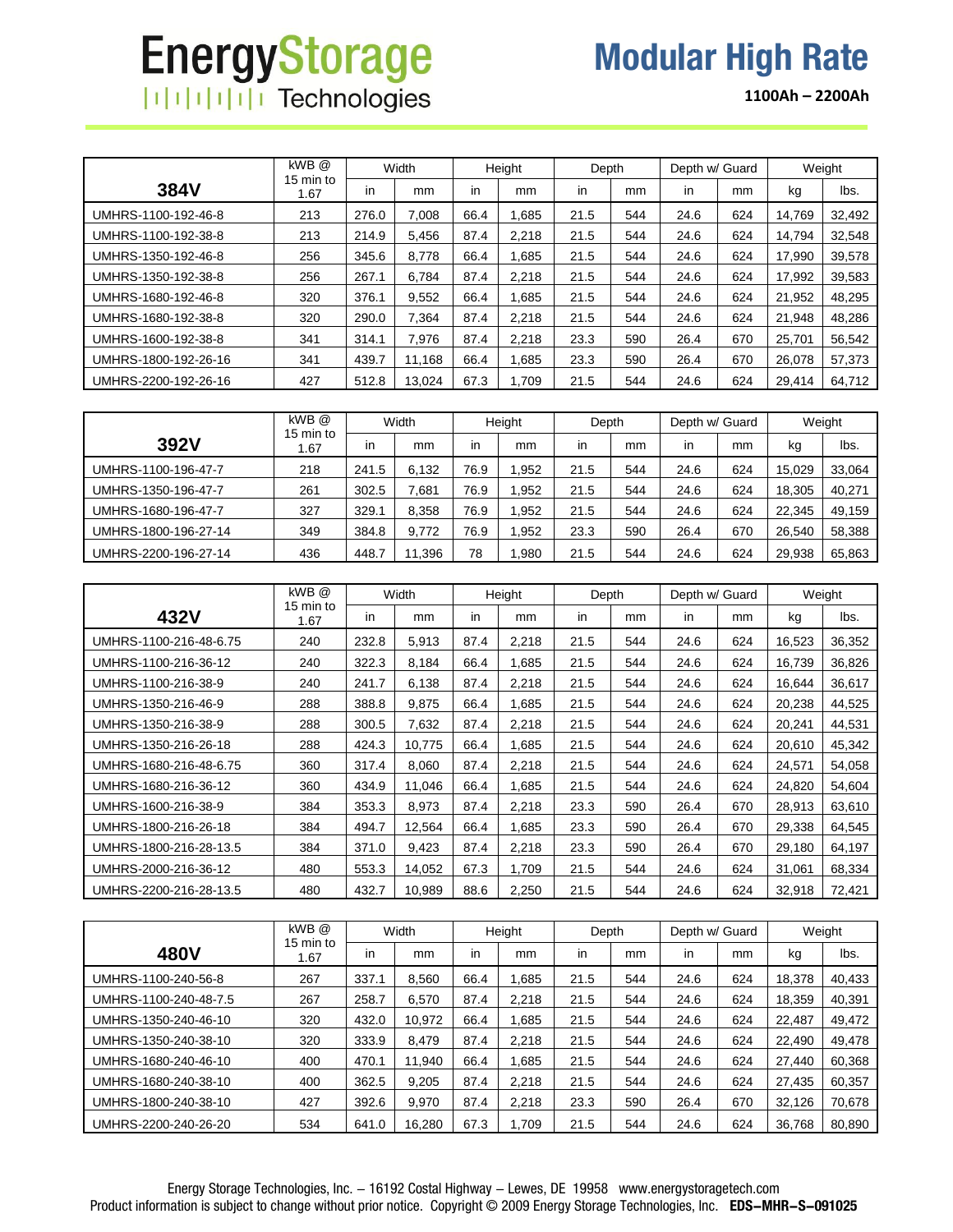**1100Ah – 2200Ah**

## DISCHARGE PERFORMANCE (1.67)

|                    |                  |                  |                   | kWB @ 77F (25C) to 1.67 vpc |                   |       |                   |       |                |       |
|--------------------|------------------|------------------|-------------------|-----------------------------|-------------------|-------|-------------------|-------|----------------|-------|
| <b>120V</b>        | 1 <sub>min</sub> | 5 <sub>min</sub> | 10 <sub>min</sub> | 15 <sub>min</sub>           | 20 <sub>min</sub> | 25min | 30 <sub>min</sub> | 45min | 1 <sub>h</sub> | l.5h  |
| UMHRS-1100-60-56-2 | 151.3            | 139.9            | 128.3             | 118.7                       | 110.9             | 101.7 | 97.1              | 79.6  | 70.9           | 54.2  |
| UMHRS-1100-60-45-3 | 151.3            | 139.9            | 128.3             | 118.7                       | 110.9             | 101.7 | 97.1              | 79.6  | 70.9           | 54.2  |
| UMHRS-1350-60-26-5 | 181.6            | 167.9            | 154.0             | 142.4                       | 133.1             | 122.1 | 116.5             | 95.5  | 85.1           | 65.0  |
| UMHRS-1680-60-26-5 | 227.0            | 209.8            | 192.4             | 178.1                       | 166.3             | 152.6 | 145.7             | 119.4 | 106.4          | 81.2  |
| UMHRS-1800-60-26-5 | 242.1            | 223.8            | 205.3             | 189.9                       | 177.4             | 162.8 | 155.4             | 127.4 | 113.4          | 86.6  |
| UMHRS-2200-60-26-5 | 302.6            | 279.8            | 256.6             | 237.4                       | 221.8             | 203.4 | 194.2             | 159.2 | 141.8          | 108.3 |

|                      |                  |       |                   | kWB @ 77F (25C) to 1.67 vpc |                   |       |                   |       |                |                  |
|----------------------|------------------|-------|-------------------|-----------------------------|-------------------|-------|-------------------|-------|----------------|------------------|
| <b>240V</b>          | 1 <sub>min</sub> | 5min  | 10 <sub>min</sub> | 15 <sub>min</sub>           | 20 <sub>min</sub> | 25min | 30 <sub>min</sub> | 45min | 1 <sub>h</sub> | 1.5 <sub>h</sub> |
| UMHRS-1100-120-46-5  | 302.6            | 279.8 | 256.6             | 237.4                       | 221.8             | 203.4 | 194.2             | 159.2 | 141.8          | 108.3            |
| UMHRS-1100-120-35-8  | 302.6            | 279.8 | 256.6             | 237.4                       | 221.8             | 203.4 | 194.2             | 159.2 | 141.8          | 108.3            |
| UMHRS-1350-120-46-5  | 363.1            | 335.7 | 307.9             | 284.9                       | 266.1             | 244.1 | 233.1             | 191.1 | 170.2          | 130.0            |
| UMHRS-1350-120-35-8  | 363.1            | 335.7 | 307.9             | 284.9                       | 266.1             | 244.1 | 233.1             | 191.1 | 170.2          | 130.0            |
| UMHRS-1680-120-46-5  | 453.9            | 419.7 | 384.9             | 356.1                       | 332.6             | 305.2 | 291.4             | 238.8 | 212.7          | 162.5            |
| UMHRS-1680-120-35-8  | 453.9            | 419.7 | 384.9             | 356.1                       | 332.6             | 305.2 | 291.4             | 238.8 | 212.7          | 162.5            |
| UMHRS-1680-120-26-10 | 453.9            | 419.7 | 384.9             | 356.1                       | 332.6             | 305.2 | 291.4             | 238.8 | 212.7          | 162.5            |
| UMHRS-1800-120-35-8  | 484.2            | 447.6 | 410.6             | 379.9                       | 354.8             | 325.5 | 310.8             | 254.7 | 226.9          | 173.3            |
| UMHRS-2200-120-35-8  | 605.2            | 559.6 | 513.2             | 474.8                       | 443.5             | 406.9 | 388.5             | 318.4 | 283.6          | 216.6            |
| UMHRS-2200-120-26-10 | 605.2            | 559.6 | 513.2             | 474.8                       | 443.5             | 406.9 | 388.5             | 318.4 | 283.6          | 216.6            |

|                      |       |                  |                   | kWB @ 77F (25C) to 1.67 vpc |                   |       |                   |       |                |       |
|----------------------|-------|------------------|-------------------|-----------------------------|-------------------|-------|-------------------|-------|----------------|-------|
| 360V                 | 1min  | 5 <sub>min</sub> | 10 <sub>min</sub> | 15min                       | 20 <sub>min</sub> | 25min | 30 <sub>min</sub> | 45min | 1 <sub>h</sub> | 1.5h  |
| UMHRS-1100-180-36-10 | 453.9 | 419.7            | 384.9             | 356.1                       | 332.6             | 305.2 | 291.4             | 238.8 | 212.7          | 162.5 |
| UMHRS-1100-180-45-9  | 453.9 | 419.7            | 384.9             | 356.1                       | 332.6             | 305.2 | 291.4             | 238.8 | 212.7          | 162.5 |
| UMHRS-1350-180-36-10 | 544.7 | 503.6            | 461.9             | 427.3                       | 399.2             | 366.2 | 349.6             | 286.6 | 255.2          | 194.9 |
| UMHRS-1680-180-36-10 | 680.9 | 629.5            | 577.3             | 534.2                       | 499.0             | 457.8 | 437.0             | 358.2 | 319.1          | 243.7 |
| UMHRS-1800-180-36-10 | 726.3 | 671.5            | 615.8             | 569.8                       | 532.2             | 488.3 | 466.2             | 382.1 | 340.3          | 259.9 |
| UMHRS-2000-180-36-10 | 907.8 | 839.3            | 769.8             | 712.2                       | 665.3             | 610.3 | 582.7             | 477.6 | 425.4          | 324.9 |
| UMHRS-2200-180-36-10 | 907.8 | 839.3            | 769.8             | 712.2                       | 665.3             | 610.3 | 582.7             | 477.6 | 425.4          | 324.9 |

|                      |                  |                  |                   | kWB @ 77F (25C) to 1.67 vpc |                   |                   |                   |                   |                |       |
|----------------------|------------------|------------------|-------------------|-----------------------------|-------------------|-------------------|-------------------|-------------------|----------------|-------|
| 384V                 | 1 <sub>min</sub> | 5 <sub>min</sub> | 10 <sub>min</sub> | 15 <sub>min</sub>           | 20 <sub>min</sub> | 25 <sub>min</sub> | 30 <sub>min</sub> | 45 <sub>min</sub> | 1 <sub>h</sub> | 1.5h  |
| UMHRS-1100-192-46-8  | 484.2            | 447.6            | 410.6             | 379.9                       | 354.8             | 325.5             | 310.8             | 254.7             | 226.9          | 173.3 |
| UMHRS-1100-192-38-8  | 484.2            | 447.6            | 410.6             | 379.9                       | 354.8             | 325.5             | 310.8             | 254.7             | 226.9          | 173.3 |
| UMHRS-1350-192-46-8  | 581.0            | 537.2            | 492.7             | 455.8                       | 425.8             | 390.6             | 372.9             | 305.7             | 272.3          | 207.9 |
| UMHRS-1350-192-38-8  | 581.0            | 537.2            | 492.7             | 455.8                       | 425.8             | 390.6             | 372.9             | 305.7             | 272.3          | 207.9 |
| UMHRS-1680-192-46-8  | 726.3            | 671.5            | 615.8             | 569.8                       | 532.2             | 488.3             | 466.2             | 382.1             | 340.3          | 259.9 |
| UMHRS-1680-192-38-8  | 726.3            | 671.5            | 615.8             | 569.8                       | 532.2             | 488.3             | 466.2             | 382.1             | 340.3          | 259.9 |
| UMHRS-1800-192-26-16 | 774.7            | 716.2            | 656.9             | 607.8                       | 567.7             | 520.8             | 497.3             | 407.6             | 363.0          | 277.2 |
| UMHRS-2200-192-38-8  | 968.4            | 895.3            | 821.1             | 759.7                       | 709.6             | 651.0             | 621.6             | 509.5             | 453.8          | 346.6 |
| UMHRS-2200-192-26-16 | 968.4            | 895.3            | 821.1             | 759.7                       | 709.6             | 651.0             | 621.6             | 509.5             | 453.8          | 346.6 |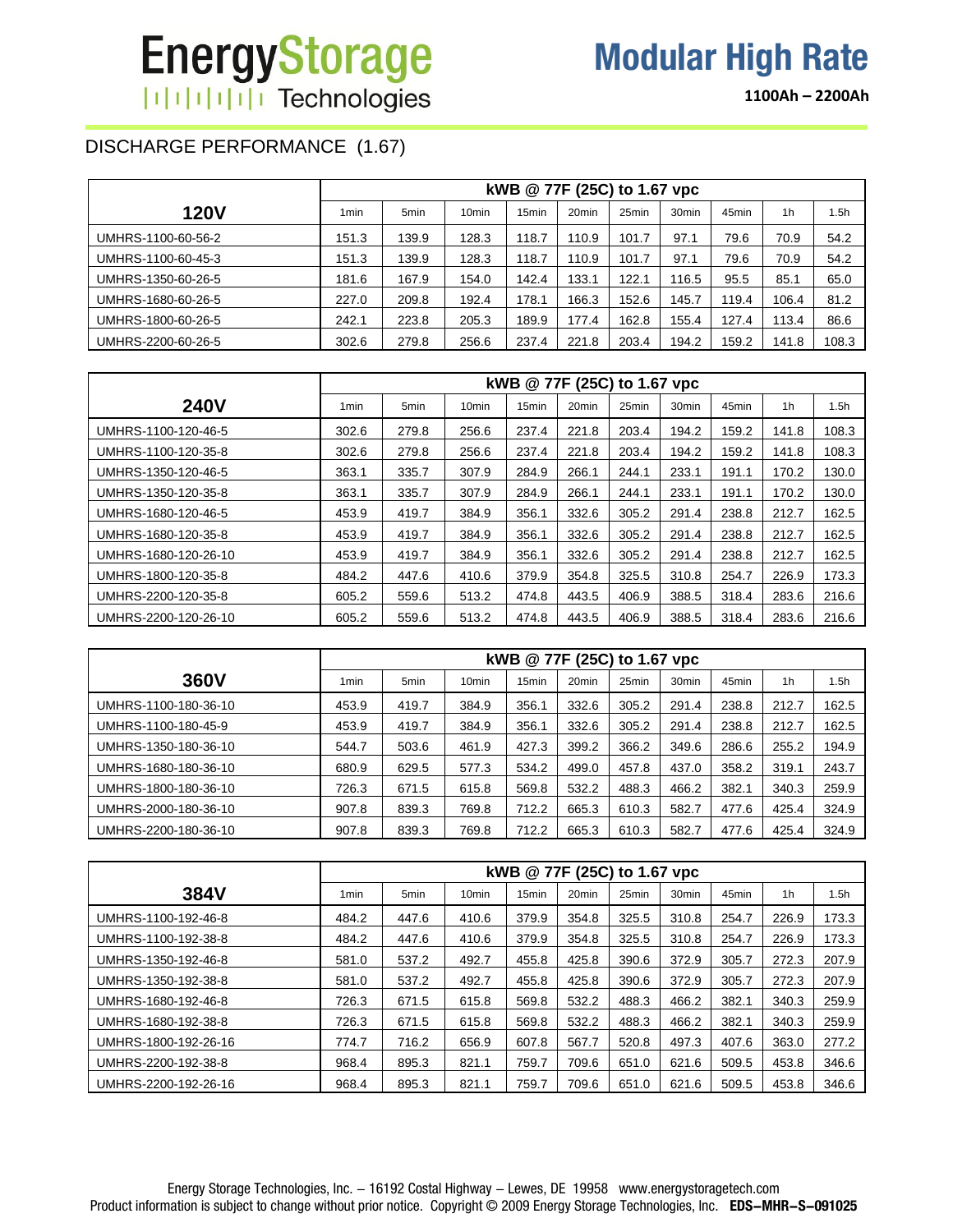# **EnergyStorage** | | | | | | | | | | Technologies

**1100Ah – 2200Ah**

|                      |       |                  |                   |       | kWB @ 77F (25C) to 1.67 vpc |       |                   |       |                |       |
|----------------------|-------|------------------|-------------------|-------|-----------------------------|-------|-------------------|-------|----------------|-------|
| 392V                 | 1 min | 5 <sub>min</sub> | 10 <sub>min</sub> | 15min | 20 <sub>min</sub>           | 25min | 30 <sub>min</sub> | 45min | 1 <sub>h</sub> | 1.5h  |
| UMHRS-1100-196-47-7  | 494.3 | 457.0            | 419.1             | 387.8 | 362.2                       | 332.3 | 317.3             | 260.1 | 231.6          | 176.9 |
| UMHRS-1350-196-47-7  | 593.1 | 548.4            | 502.9             | 465.3 | 434.6                       | 398.8 | 380.7             | 312.1 | 277.9          | 212.3 |
| UMHRS-1680-196-47-7  | 741.4 | 685.5            | 628.7             | 581.6 | 543.3                       | 498.5 | 475.9             | 390.1 | 347.4          | 265.3 |
| UMHRS-1800-196-27-14 | 790.8 | 731.2            | 670.6             | 620.4 | 579.5                       | 531.7 | 507.6             | 416.1 | 370.6          | 283.0 |
| UMHRS-2200-196-27-14 | 988.5 | 913.9            | 838.2             | 775.5 | 724.4                       | 664.6 | 634.5             | 520.1 | 463.2          | 353.8 |

|                        |                  |                  |                   | kWB @ 77F (25C) to 1.67 vpc |                   |       |                   |       |                |       |
|------------------------|------------------|------------------|-------------------|-----------------------------|-------------------|-------|-------------------|-------|----------------|-------|
| 432V                   | 1 <sub>min</sub> | 5 <sub>min</sub> | 10 <sub>min</sub> | 15 <sub>min</sub>           | 20 <sub>min</sub> | 25min | 30 <sub>min</sub> | 45min | 1 <sub>h</sub> | 1.5h  |
| UMHRS-1100-216-48-6.75 | 544.7            | 503.6            | 461.9             | 427.3                       | 399.2             | 366.2 | 349.6             | 286.6 | 255.2          | 194.9 |
| UMHRS-1100-216-36-12   | 544.7            | 503.6            | 461.9             | 427.3                       | 399.2             | 366.2 | 349.6             | 286.6 | 255.2          | 194.9 |
| UMHRS-1100-216-38-9    | 544.7            | 503.6            | 461.9             | 427.3                       | 399.2             | 366.2 | 349.6             | 286.6 | 255.2          | 194.9 |
| UMHRS-1350-216-46-9    | 653.6            | 604.3            | 554.2             | 512.8                       | 479.0             | 439.5 | 419.6             | 343.9 | 306.3          | 233.9 |
| UMHRS-1350-216-38-9    | 653.6            | 604.3            | 554.2             | 512.8                       | 479.0             | 439.5 | 419.6             | 343.9 | 306.3          | 233.9 |
| UMHRS-1350-216-26-18   | 653.6            | 604.3            | 554.2             | 512.8                       | 479.0             | 439.5 | 419.6             | 343.9 | 306.3          | 233.9 |
| UMHRS-1680-216-48-6.75 | 817.1            | 755.4            | 692.8             | 641.0                       | 598.8             | 549.3 | 524.5             | 429.9 | 382.9          | 292.4 |
| UMHRS-1680-216-36-12   | 817.1            | 755.4            | 692.8             | 641.0                       | 598.8             | 549.3 | 524.5             | 429.9 | 382.9          | 292.4 |
| UMHRS-1800-216-26-18   | 871.5            | 805.8            | 739.0             | 683.7                       | 638.7             | 585.9 | 559.4             | 458.5 | 408.4          | 311.9 |
| UMHRS-1800-216-28-13.5 | 871.5            | 805.8            | 739.0             | 683.7                       | 638.7             | 585.9 | 559.4             | 458.5 | 408.4          | 311.9 |
| UMHRS-2200-216-36-12   | 1089.4           | 1007.2           | 923.7             | 854.7                       | 798.3             | 732.4 | 699.3             | 573.2 | 510.5          | 389.9 |
| UMHRS-2200-216-28-13.5 | 1089.4           | 1007.2           | 923.7             | 854.7                       | 798.3             | 732.4 | 699.3             | 573.2 | 510.5          | 389.9 |

|                       |        |                  |                   |                   | kWB @ 77F (25C) to 1.67 vpc |                   |                   |       |                |       |
|-----------------------|--------|------------------|-------------------|-------------------|-----------------------------|-------------------|-------------------|-------|----------------|-------|
| 480V                  | 1min   | 5 <sub>min</sub> | 10 <sub>min</sub> | 15 <sub>min</sub> | 20 <sub>min</sub>           | 25 <sub>min</sub> | 30 <sub>min</sub> | 45min | 1 <sub>h</sub> | 1.5h  |
| UMHRS-1100-240-56-8   | 605.2  | 559.6            | 513.2             | 474.8             | 443.5                       | 406.9             | 388.5             | 318.4 | 283.6          | 216.6 |
| UMHRS-1100-240-48-7.5 | 605.2  | 559.6            | 513.2             | 474.8             | 443.5                       | 406.9             | 388.5             | 318.4 | 283.6          | 216.6 |
| UMHRS-1350-240-46-10  | 726.3  | 671.5            | 615.8             | 569.8             | 532.2                       | 488.3             | 466.2             | 382.1 | 340.3          | 259.9 |
| UMHRS-1350-240-38-10  | 726.3  | 671.5            | 615.8             | 569.8             | 532.2                       | 488.3             | 466.2             | 382.1 | 340.3          | 259.9 |
| UMHRS-1680-240-46-10  | 907.8  | 839.3            | 769.8             | 712.2             | 665.3                       | 610.3             | 582.7             | 477.6 | 425.4          | 324.9 |
| UMHRS-1680-240-38-10  | 907.8  | 839.3            | 769.8             | 712.2             | 665.3                       | 610.3             | 582.7             | 477.6 | 425.4          | 324.9 |
| UMHRS-1800-240-38-10  | 968.4  | 895.3            | 821.1             | 759.7             | 709.6                       | 651.0             | 621.6             | 509.5 | 453.8          | 346.6 |
| UMHRS-2200-240-26-20  | 1210.5 | 1119.1           | 1026.4            | 949.6             | 887.0                       | 813.8             | 777.0             | 636.9 | 567.2          | 433.2 |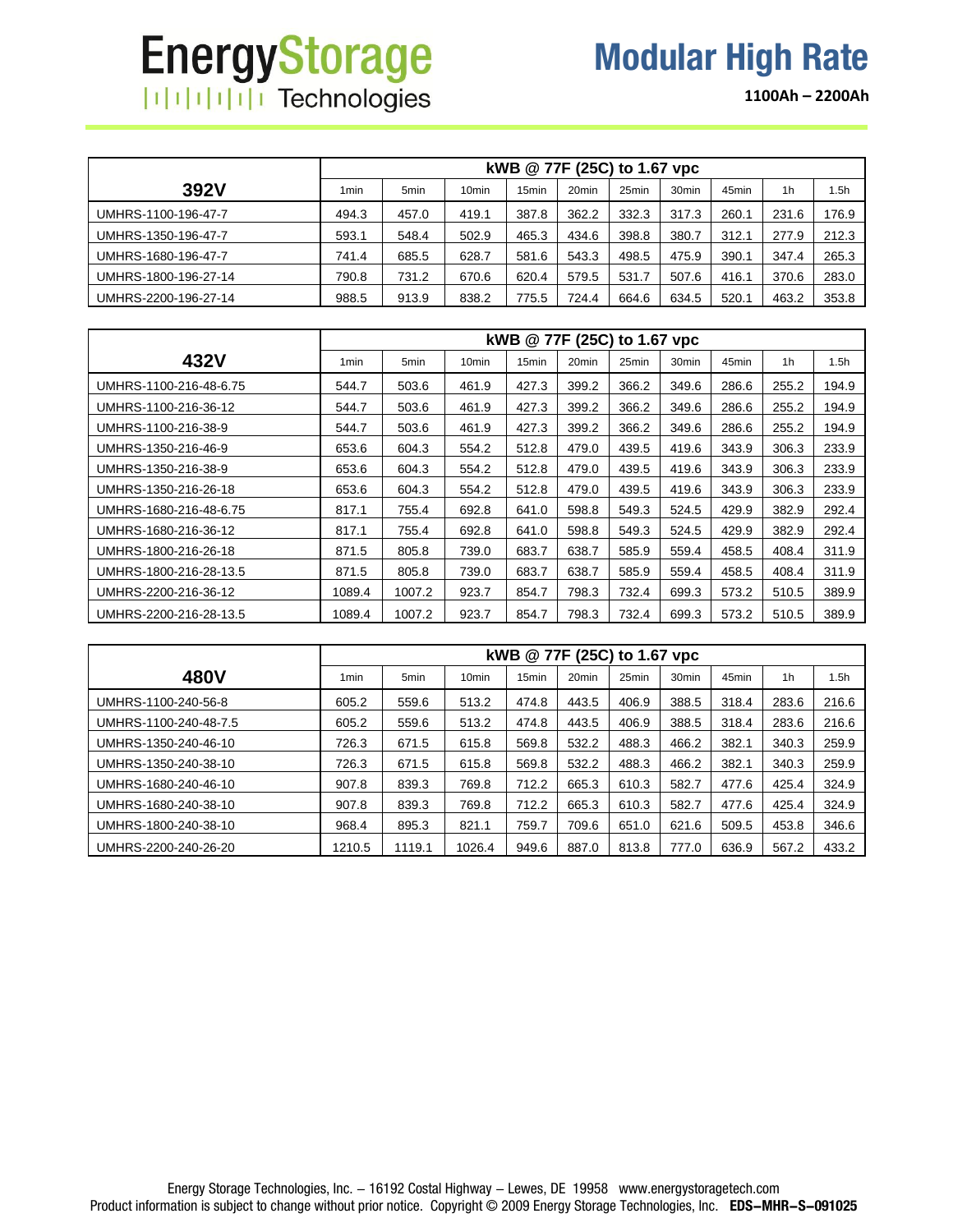**1100Ah – 2200Ah**

## DISCHARGE PERFORMANCE (1.75)

|                    |                  |                  |                   |                   |                   | kWB @ 77F (25C) to 1.75 vpc |                   |       |                |       |
|--------------------|------------------|------------------|-------------------|-------------------|-------------------|-----------------------------|-------------------|-------|----------------|-------|
| <b>120V</b>        | 1 <sub>min</sub> | 5 <sub>min</sub> | 10 <sub>min</sub> | 15 <sub>min</sub> | 20 <sub>min</sub> | 25min                       | 30 <sub>min</sub> | 45min | 1 <sub>h</sub> | 1.5h  |
| UMHRS-1100-60-56-2 | 143.0            | 132.2            | 122.0             | 112.1             | 103.8             | 95.2                        | 89.8              | 73.6  | 65.8           | 50.1  |
| UMHRS-1100-60-45-3 | 143.0            | 132.2            | 122.0             | 112.1             | 103.8             | 95.2                        | 89.8              | 73.6  | 65.8           | 50.1  |
| UMHRS-1350-60-26-5 | 171.6            | 158.6            | 146.4             | 134.6             | 124.6             | 114.3                       | 107.7             | 88.3  | 79.0           | 60.2  |
| UMHRS-1680-60-26-5 | 214.5            | 198.3            | 183.0             | 168.2             | 155.7             | 142.8                       | 134.7             | 110.4 | 98.7           | 75.2  |
| UMHRS-1800-60-26-5 | 228.8            | 211.5            | 195.2             | 179.4             | 166.1             | 152.4                       | 143.6             | 117.7 | 105.3          | 80.2  |
| UMHRS-2200-60-26-5 | 286.0            | 264.3            | 244.0             | 224.3             | 207.6             | 190.5                       | 179.5             | 147.2 | 131.6          | 100.3 |

|                      |                  |       |                   |                   | kWB @ 77F (25C) to 1.75 vpc |       |                   |       |                |       |
|----------------------|------------------|-------|-------------------|-------------------|-----------------------------|-------|-------------------|-------|----------------|-------|
| <b>240V</b>          | 1 <sub>min</sub> | 5min  | 10 <sub>min</sub> | 15 <sub>min</sub> | 20 <sub>min</sub>           | 25min | 30 <sub>min</sub> | 45min | 1 <sub>h</sub> | 1.5h  |
| UMHRS-1100-120-46-5  | 286.0            | 264.3 | 244.0             | 224.3             | 207.6                       | 190.5 | 179.5             | 147.2 | 131.6          | 100.3 |
| UMHRS-1100-120-35-8  | 286.0            | 264.3 | 244.0             | 224.3             | 207.6                       | 190.5 | 179.5             | 147.2 | 131.6          | 100.3 |
| UMHRS-1350-120-46-5  | 343.2            | 317.2 | 292.8             | 269.2             | 249.1                       | 228.6 | 215.4             | 176.6 | 158.0          | 120.3 |
| UMHRS-1350-120-35-8  | 343.2            | 317.2 | 292.8             | 269.2             | 249.1                       | 228.6 | 215.4             | 176.6 | 158.0          | 120.3 |
| UMHRS-1680-120-46-5  | 429.0            | 396.5 | 366.0             | 336.4             | 311.4                       | 285.7 | 269.3             | 220.7 | 197.4          | 150.4 |
| UMHRS-1680-120-35-8  | 429.0            | 396.5 | 366.0             | 336.4             | 311.4                       | 285.7 | 269.3             | 220.7 | 197.4          | 150.4 |
| UMHRS-1680-120-26-10 | 429.0            | 396.5 | 366.0             | 336.4             | 311.4                       | 285.7 | 269.3             | 220.7 | 197.4          | 150.4 |
| UMHRS-1800-120-35-8  | 457.6            | 422.9 | 390.4             | 358.9             | 332.2                       | 304.7 | 287.3             | 235.5 | 210.6          | 160.4 |
| UMHRS-2200-120-35-8  | 572.0            | 528.7 | 488.0             | 448.6             | 415.2                       | 380.9 | 359.1             | 294.3 | 263.3          | 200.5 |
| UMHRS-2200-120-26-10 | 572.0            | 528.7 | 488.0             | 448.6             | 415.2                       | 380.9 | 359.1             | 294.3 | 263.3          | 200.5 |

|                      |                  |                  |                   |                   | kWB @ 77F (25C) to 1.75 vpc |       |                   |       |                |       |
|----------------------|------------------|------------------|-------------------|-------------------|-----------------------------|-------|-------------------|-------|----------------|-------|
| 360V                 | 1 <sub>min</sub> | 5 <sub>min</sub> | 10 <sub>min</sub> | 15 <sub>min</sub> | 20 <sub>min</sub>           | 25min | 30 <sub>min</sub> | 45min | 1 <sub>h</sub> | i 5h  |
| UMHRS-1100-180-36-10 | 429.0            | 396.5            | 366.0             | 336.4             | 311.4                       | 285.7 | 269.3             | 220.7 | 197.4          | 150.4 |
| UMHRS-1100-180-45-9  | 429.0            | 396.5            | 366.0             | 336.4             | 311.4                       | 285.7 | 269.3             | 220.7 | 197.4          | 150.4 |
| UMHRS-1350-180-36-10 | 514.8            | 475.8            | 439.2             | 403.7             | 373.7                       | 342.8 | 323.2             | 264.9 | 236.9          | 180.5 |
| UMHRS-1680-180-36-10 | 643.5            | 594.8            | 549.0             | 504.7             | 467.1                       | 428.5 | 404.0             | 331.1 | 296.2          | 225.6 |
| UMHRS-1800-180-36-10 | 686.4            | 634.4            | 585.6             | 538.3             | 498.2                       | 457.1 | 430.9             | 353.2 | 315.9          | 240.6 |
| UMHRS-2000-180-36-10 | 858.0            | 793.0            | 732.1             | 672.9             | 622.8                       | 571.4 | 538.6             | 441.5 | 394.9          | 300.8 |
| UMHRS-2200-180-36-10 | 858.0            | 793.0            | 732.1             | 672.9             | 622.8                       | 571.4 | 538.6             | 441.5 | 394.9          | 300.8 |

|                      |                  |                  |                   |                   | kWB @ 77F (25C) to 1.75 vpc |       |                   |       |                |       |
|----------------------|------------------|------------------|-------------------|-------------------|-----------------------------|-------|-------------------|-------|----------------|-------|
| 384V                 | 1 <sub>min</sub> | 5 <sub>min</sub> | 10 <sub>min</sub> | 15 <sub>min</sub> | 20 <sub>min</sub>           | 25min | 30 <sub>min</sub> | 45min | 1 <sub>h</sub> | 1.5h  |
| UMHRS-1100-192-46-8  | 457.6            | 422.9            | 390.4             | 358.9             | 332.2                       | 304.7 | 287.3             | 235.5 | 210.6          | 160.4 |
| UMHRS-1100-192-38-8  | 457.6            | 422.9            | 390.4             | 358.9             | 332.2                       | 304.7 | 287.3             | 235.5 | 210.6          | 160.4 |
| UMHRS-1350-192-46-8  | 549.1            | 507.5            | 468.5             | 430.6             | 398.6                       | 365.7 | 344.7             | 282.5 | 252.7          | 192.5 |
| UMHRS-1350-192-38-8  | 549.1            | 507.5            | 468.5             | 430.6             | 398.6                       | 365.7 | 344.7             | 282.5 | 252.7          | 192.5 |
| UMHRS-1680-192-46-8  | 686.4            | 634.4            | 585.6             | 538.3             | 498.2                       | 457.1 | 430.9             | 353.2 | 315.9          | 240.6 |
| UMHRS-1680-192-38-8  | 686.4            | 634.4            | 585.6             | 538.3             | 498.2                       | 457.1 | 430.9             | 353.2 | 315.9          | 240.6 |
| UMHRS-1800-192-26-16 | 732.2            | 676.7            | 624.7             | 574.2             | 531.5                       | 487.6 | 459.6             | 376.7 | 337.0          | 256.7 |
| UMHRS-2200-192-38-8  | 915.2            | 845.9            | 780.9             | 717.7             | 664.3                       | 609.5 | 574.5             | 470.9 | 421.2          | 320.9 |
| UMHRS-2200-192-26-16 | 915.2            | 845.9            | 780.9             | 717.7             | 664.3                       | 609.5 | 574.5             | 470.9 | 421.2          | 320.9 |